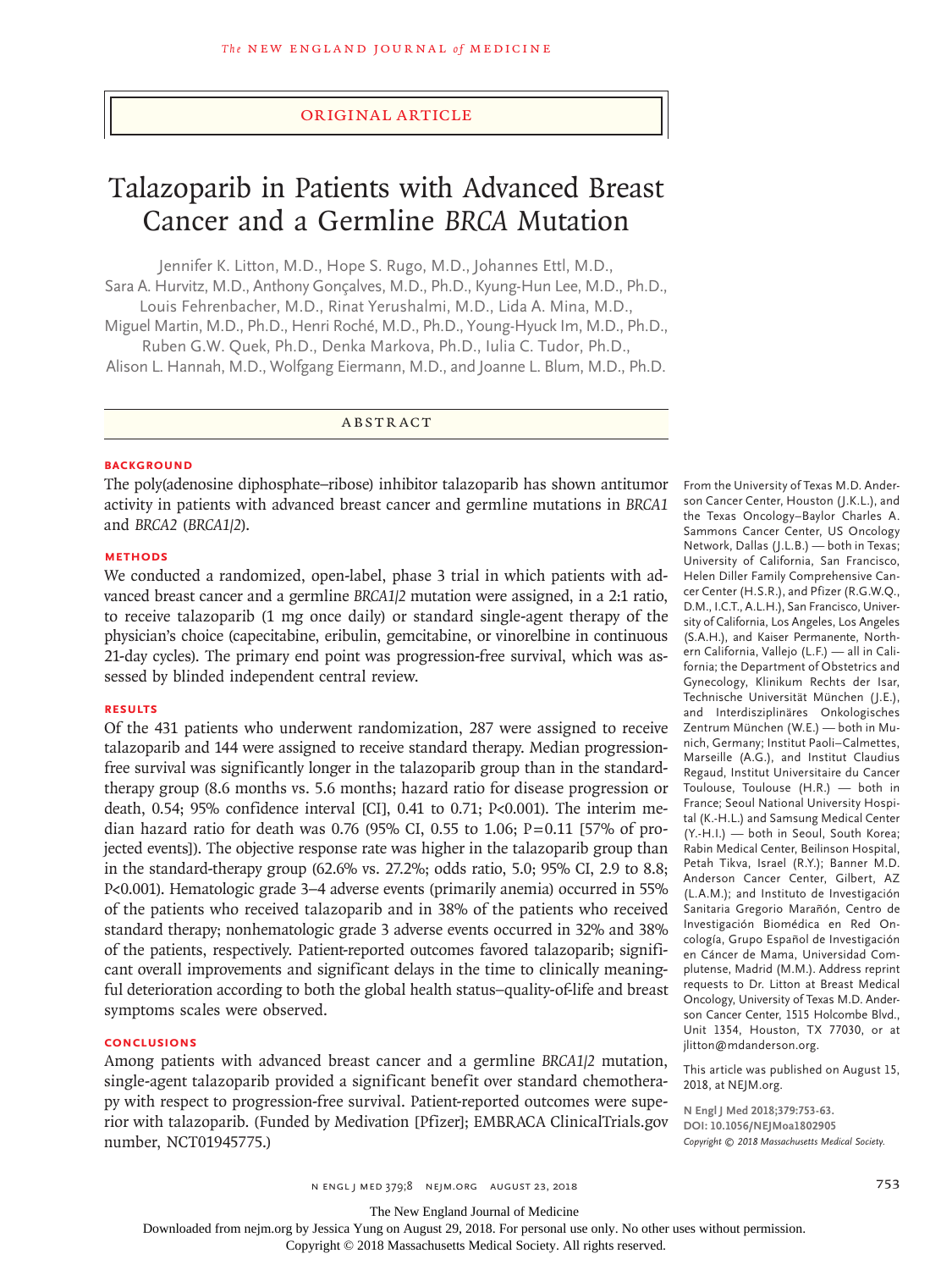ANCER CELLS WITH DELETERIOUS MU-<br>tations in breast cancer susceptibility<br>genes 1 or 2 (BRCA1/2) are deficient in the<br>repair mechanism for DNA double-strand breaks. tations in breast cancer susceptibility genes 1 or 2 (*BRCA1/2*) are deficient in the repair mechanism for DNA double-strand breaks, leaving these tumors highly dependent on the repair pathway for single-strand breaks. This pathway is regulated by the enzyme poly(adenosine diphosphate–ribose) polymerase (PARP).<sup>1-3</sup> In cells with a *BRCA1/2* mutation, inhibition of PARP causes cell death due to accumulation of irreparable DNA damage.<sup>1-3</sup> In addition to catalytic inhibition, PARP inhibitors induce PARP trapping at sites of DNA damage. The capacity to trap PARP–DNA complexes varies among PARP inhibitors and is not correlated with PARP catalytic inhibition.<sup>4-7</sup> Preclinical models have indicated that trapping PARP on DNA may be more effective in inducing cancer-cell death than enzymatic inhibition alone.<sup>4-7</sup> Preclinically, talazoparib has been shown to be a potent PARP inhibitor, with both strong catalytic inhibition (half-maximal inhibitory concentration, 4 nM) and a PARP-trapping potential that is approximately 100 times greater than that of other PARP inhibitors currently under investigation.<sup>5</sup>

In a phase 1 trial, talazoparib monotherapy (at a dose of 1 mg once daily) resulted in a 50% response rate and an 86% clinical benefit rate at 24 weeks among 18 patients with advanced breast cancer and a germline *BRCA1/2* mutation.8 The most common adverse events related to talazoparib were anemia, thrombocytopenia, and mild-tomoderate fatigue.<sup>8</sup>

In the phase 2 ABRAZO study (ClinicalTrials.gov number, NCT02034916), talazoparib also had single-agent activity in two cohorts of patients with metastatic breast cancer and a germline *BRCA1/2* mutation. The response rate was 21% among patients who had previously had a response to platinum chemotherapy and 37% among patients who had previously received three or more cytotoxic regimens for advanced breast cancer without previous exposure to platinum agents.<sup>9</sup>

Our phase 3 trial (EMBRACA) compared the efficacy and safety of talazoparib with standard chemotherapy of the physician's choice for the treatment of locally advanced or metastatic breast cancer in patients with a germline *BRCA1/2* mutation.

#### Methods

## **Patients**

Eligible patients were at least 18 years of age and had either locally advanced breast cancer that had not been amenable to curative therapy or metastatic breast cancer. Patients had a deleterious or suspected deleterious germline *BRCA1/2* mutation detected by central testing with BRACAnalysis (Myriad Genetics). Patients had received no more than three previous cytotoxic regimens for advanced breast cancer, and they had received previous treatment with a taxane, an anthracycline, or both, unless this treatment was contraindicated. Previous neoadjuvant or adjuvant platinum-based therapy was permitted, provided the patient had had a disease-free interval of at least 6 months after the last dose; patients were excluded if they had objective disease progression while receiving platinum chemotherapy for advanced breast cancer (i.e., the patient could not have had progressive disease according to Response Evaluation Criteria in Solid Tumors [RECIST], version 1.1, within approximately 8 weeks after the last dose).

There was no limit on the number of previous hormone therapies received by patients with hormone-receptor–positive breast cancer. Patients with central nervous system (CNS) metastases were eligible provided they had completed definitive local therapy, had stable CNS lesions on repeat brain imaging, and were receiving low-dose or no glucocorticoids.

Additional eligibility criteria are provided in the Supplementary Appendix, available with the full text of this article at NEJM.org. The trial protocol (available at NEJM.org) was approved by an independent ethics committee at each site before initiation of the trial, and all enrolled patients provided written informed consent.

## **Trial Design and Oversight**

The EMBRACA trial was an open-label, randomized, international, phase 3 trial comparing the efficacy and safety of talazoparib with a protocolspecified single-agent therapy of the physician's choice (capecitabine, eribulin, gemcitabine, or vinorelbine). Patients with advanced breast cancer underwent randomization in a 2:1 ratio (Fig. S1 in the Supplementary Appendix). Patients under-

The New England Journal of Medicine

Downloaded from nejm.org by Jessica Yung on August 29, 2018. For personal use only. No other uses without permission.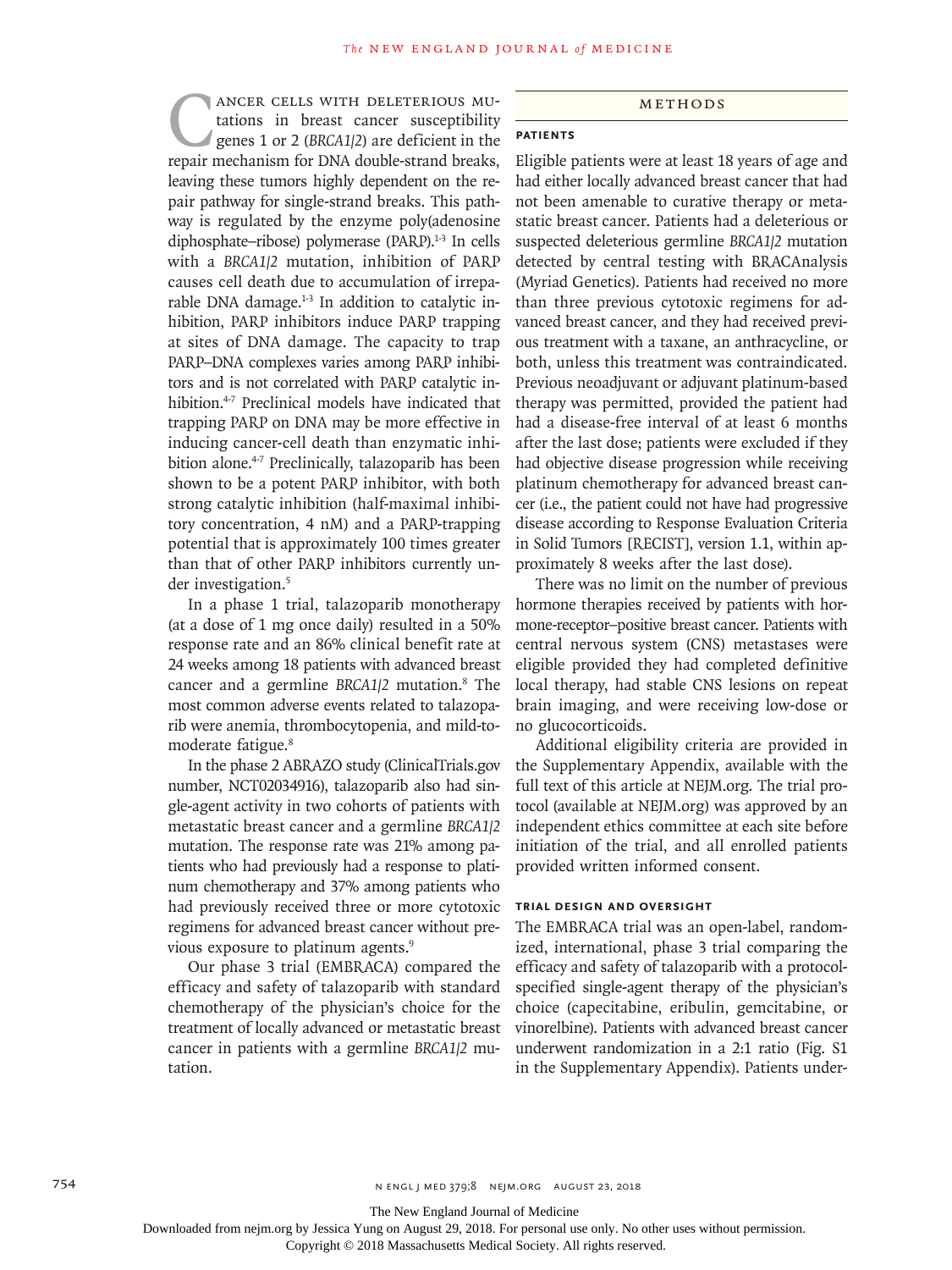went central randomization with stratification according to the number of previous cytotoxic chemotherapy regimens for advanced disease received (0 vs. 1 to 3), hormone-receptor status (triple negative vs. hormone-receptor positive), and a history of CNS metastases (yes or no). Patients with human epidermal growth factor receptor type 2–positive breast cancer were not eligible for this trial.

Patients who received talazoparib received a dose of 1 mg orally once daily continuously, with or without food. Laboratory values were monitored every 3 weeks, and decisions to withhold doses and dose reductions were made as outlined in the Methods section of the Supplementary Appendix.

The standard-therapy group received protocolspecified chemotherapy (capecitabine, eribulin, gemcitabine, or vinorelbine) in continuous 21-day cycles, in accordance with the institution's dose and regimen guidelines. The choice of standardtherapy drug for each patient was determined before randomization.

Treatment continued until disease progression, unacceptable toxic effects, or withdrawal of consent occurred, or unless the physician decided to end treatment. Crossover from the standard-therapy group to the talazoparib group was not permitted.

Four academic authors and one employee of the sponsor designed this phase 3 trial in collaboration with the trial sponsor (Pfizer). Local site investigators recruited patients, contributed to patient care, and collected patient data, which were analyzed by the sponsor. Three of the authors, one of whom was an employee of the sponsor, guided the initial drafting of the manuscript with medical-writing support that was funded by the sponsor and with input from all other authors. Three authors who were employees of the sponsor contributed to the data analysis and the reporting and review of the data and the manuscript. All authors had full access to the trial data after the primary analysis was conducted, contributed to the revision and approval of the manuscript, and participated in the decision to submit the manuscript for publication. The authors vouch for the accuracy and completeness of the data and analyses and for adherence of the trial conduct to the trial protocol.

## **End Points and Trial Assessments**

The primary end point was radiologic progression– free survival, as determined by blinded independent central review (according to RECIST, version 1.1). Progression-free survival was defined as the time from randomization to the date of first documented radiologic progression according to RECIST or the date of death from any cause, whichever occurred first. Patients underwent imaging (computed tomography, magnetic resonance imaging, and nuclear-medicine bone imaging) at baseline, every 6 weeks until week 30, and then every 9 weeks, with head imaging repeated during the trial as clinically indicated and bone imaging every 12 weeks after week 30. All tumor imaging was centrally reviewed by two radiologists, with an adjudication assessment in case of disagreement regarding progression, according to the central imaging charter.

Secondary efficacy end points included overall survival, the objective response rate, the clinical benefit rate at 24 weeks (defined as the rate of complete response, partial response, or stable disease at 24 weeks or more), and the duration of response. After discontinuation of the trial treatment, patients were followed every 12 weeks for survival and use of anticancer therapy after the trial.

Safety was assessed according to adverse events, use of concomitant medications, and clinically relevant changes in laboratory values. Adverse events were graded with the use of the National Cancer Institute Common Terminology Criteria for Adverse Events, version 4.03.

Patient-reported outcomes were measured with the use of the European Organization for Research and Treatment of Cancer (EORTC) Quality of Life Questionnaire (QLQ-C30) and the breast cancer–specific QLQ-BR23 at baseline, the beginning of each treatment cycle, and the end of treatment as supportive prespecified exploratory end points (additional details are provided in the statistical analysis plan, version 4.0, in the Supplementary Appendix). The EORTC QLQ-C30 is a 30-item questionnaire composed of five multipleitem functional subscales, three multiple-item symptom scales, a global health status–qualityof-life subscale, and six single-item symptom scales assessing other cancer-related symptoms.

The New England Journal of Medicine

Downloaded from nejm.org by Jessica Yung on August 29, 2018. For personal use only. No other uses without permission.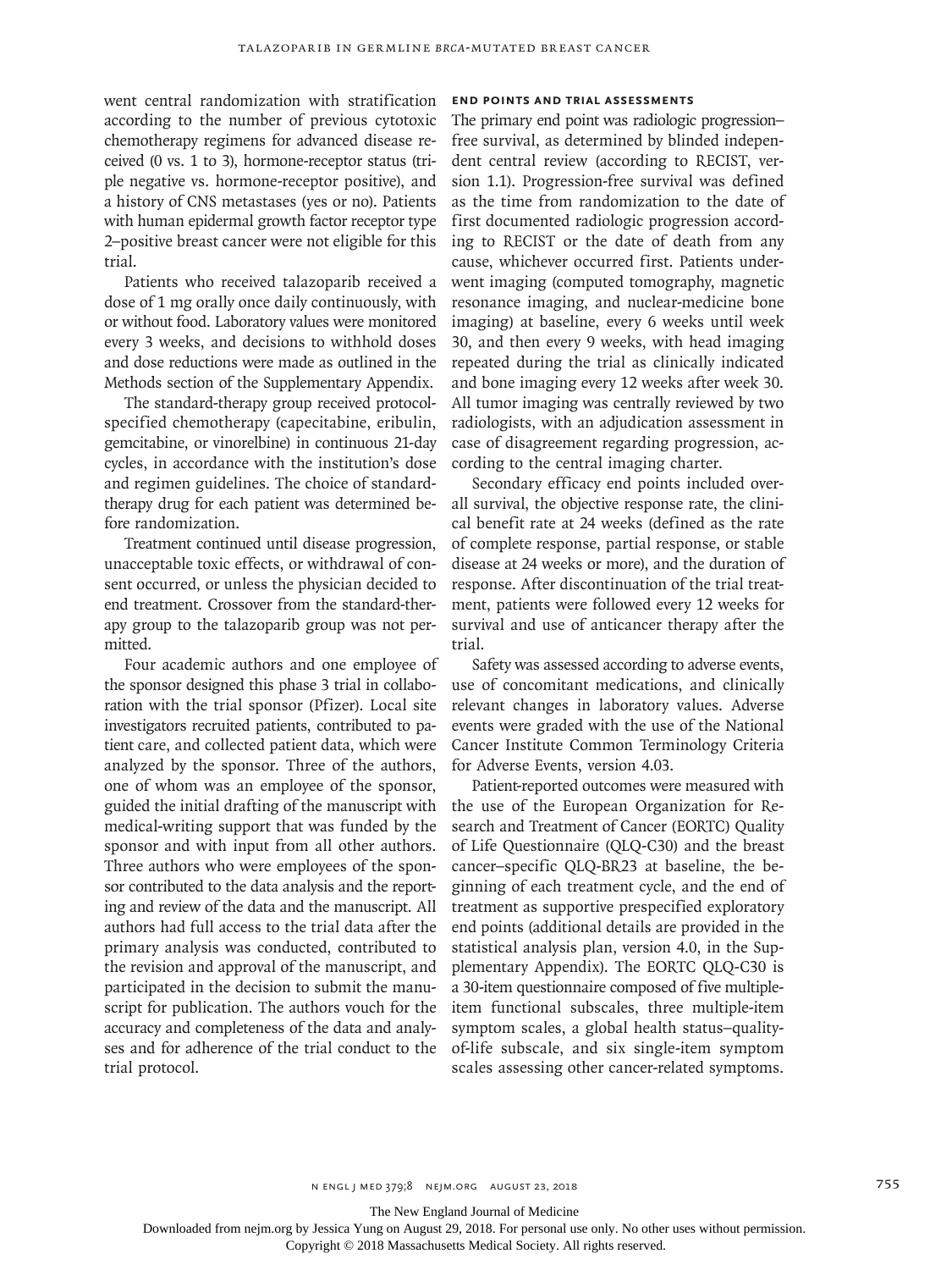The questionnaire includes 4-point Likert scales with responses from "not at all" (reflecting a good outcome) to "very much" (reflecting a poor outcome) to assess functioning and symptoms and two 7-point Likert scales for the global health status–quality-of-life scale (with higher scores indicating a better outcome). The EORTC QLQ-BR23 is a 23-item breast cancer–specific companion module to the EORTC QLQ-C30 that consists of four functional scales and four symptom scales. On all scales, responses to all items are converted to a 0-to-100 scale with a standard scoring algorithm. For functional and global health status– quality-of-life scales, higher scores indicate a better level of functioning and quality of life. For symptom scales, a higher score indicates greater symptom severity. Hence, a negative change from baseline in symptom scales reflects an improvement, and a positive change reflects a deterioration. Conversely, a negative change from baseline in functional and global health status–quality-of-life scales reflects a deterioration, and a positive change reflects an improvement. Blood and tumor samples were collected at baseline and blood samples were collected on disease progression in order to identify additional biologic markers that might indicate potential sensitivity or resistance to talazoparib.

#### **Statistical Analysis**

We determined that a total of 288 events of disease progression or death following the enrollment of 429 patients would give the trial 90% power (at a two-sided alpha level of 5%) to show a significant difference in progression-free survival between the talazoparib group and the standardtherapy group, with a targeted hazard ratio for disease progression or death of 0.67. To maintain the overall two-sided type I error rate of 5%, the analyses for the primary end point (progression-free survival) and the key secondary end point (overall survival) were protected under a multiplicity-adjustment schema with the use of a gatekeeping method. Additional details of the multiplicity-adjustment method are described in the statistical analysis plan, version 4.0, in the Supplementary Appendix.

Efficacy analyses were performed in the intention-to-treat population. Progression-free survival was analyzed with the use of a stratified log-rank test (with the use of randomization factors) and summarized with the use of Kaplan–Meier methods. We estimated stratified hazard ratios with two-sided 95% confidence intervals using a stratified Cox proportional-hazards model, with randomization factors. Subgroup analyses were performed and are detailed in the Methods section in the Supplementary Appendix.<sup>10,11</sup> Prespecified patient-reported outcome analyses included the overall mean change from baseline (estimated with the use of the longitudinal mixed-effects model) and the time to clinically meaningful deterioration (analyzed with the use of a stratified log-rank test, summarized with the use of Kaplan–Meier methods). The time to clinically meaningful deterioration according to the global health status– quality-of-life scale was defined as the time from randomization to the first observation with a decrease of 10 points or more and no subsequent observations with a decrease of less than 10 points from baseline; the time to deterioration according to the breast symptoms scale on the breast cancer–specific QLQ-BR23 was defined as the time from randomization to the first observation with an increase of 10 points or more and no subsequent observations with an increase of less than 10 points from baseline.12

**RESULTS** 

#### **Patients**

Between October 2013 and April 2017, patients underwent randomization at 145 sites in 16 countries. A total of 431 patients were included in the intention-to-treat population. Of these patients, 287 were assigned to receive talazoparib and 144 were assigned to receive standard therapy (capecitabine [44%], eribulin [40%], gemcitabine [10%], and vinorelbine [7%]; percentages total >100% because of rounding). Eighteen patients who were randomly assigned to standard therapy and 1 patient in the talazoparib group withdrew consent without receiving treatment (Fig. S2 in the Supplementary Appendix). Baseline characteristics of the patients are shown in Table 1. The data cutoff date was September 15, 2017.

## **Efficacy**

We calculated that the median duration of followup for progression-free survival was 11.2 months on the basis of the reverse Kaplan–Meier estimator of progression-free survival. The primary end

756 n engl j med 379;8 nejm.org August 23, 2018

The New England Journal of Medicine

Downloaded from nejm.org by Jessica Yung on August 29, 2018. For personal use only. No other uses without permission.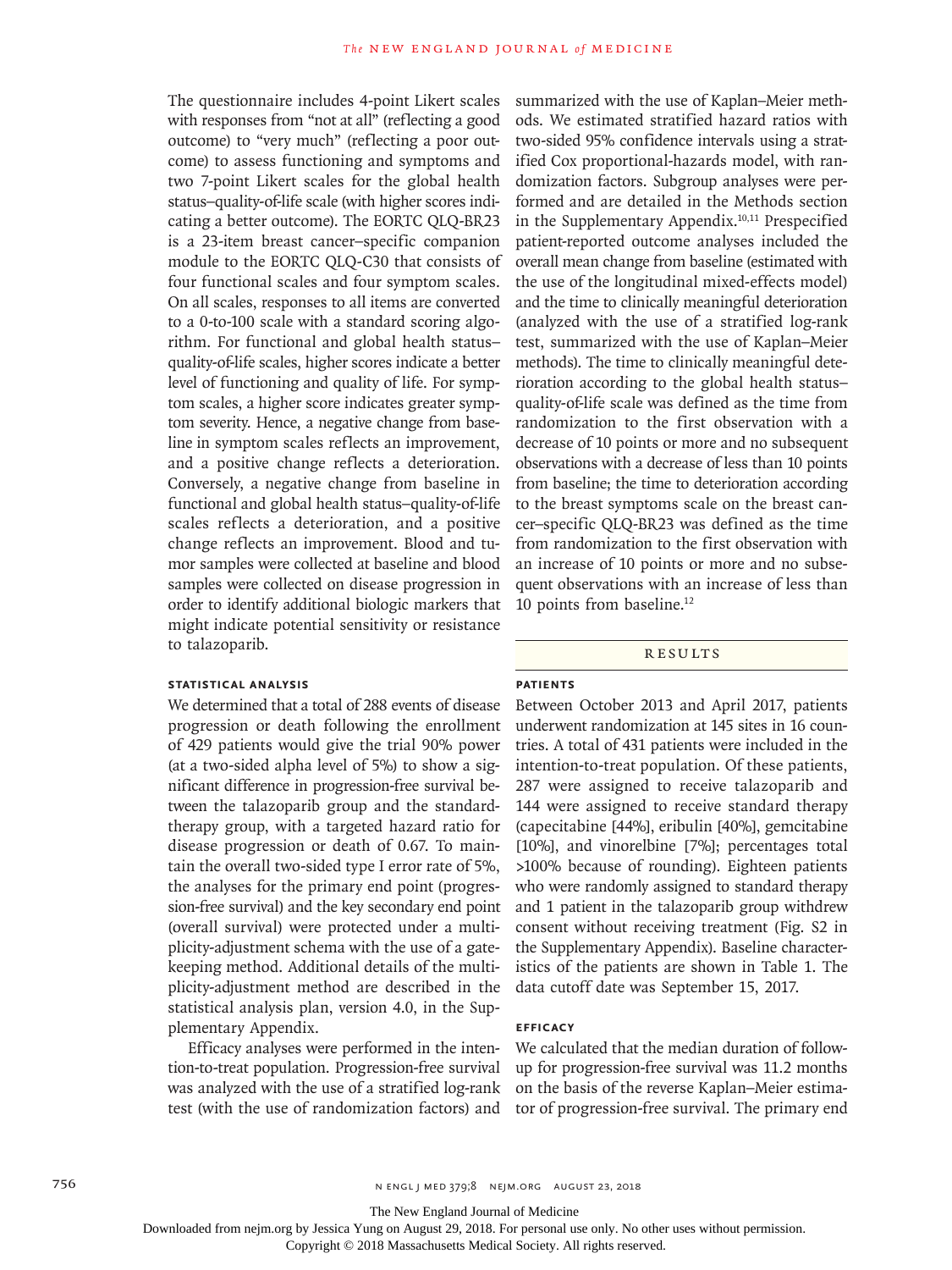| Table 1. Baseline Characteristics of the Patients (Intention-to-Treat Population).*                                                                                                    |                                     |                                          |  |  |
|----------------------------------------------------------------------------------------------------------------------------------------------------------------------------------------|-------------------------------------|------------------------------------------|--|--|
| Characteristic                                                                                                                                                                         | Talazoparib<br>Group<br>$(N = 287)$ | Standard-Therapy<br>Group<br>$(N = 144)$ |  |  |
| $Age - yr$                                                                                                                                                                             |                                     |                                          |  |  |
| Median                                                                                                                                                                                 | 45                                  | 50                                       |  |  |
| Range                                                                                                                                                                                  | 27.0-84.0                           | 24.0-88.0                                |  |  |
| Age <50 yr - no. (%)                                                                                                                                                                   | 182 (63.4)                          | 67 (46.5)                                |  |  |
| Female sex - %                                                                                                                                                                         | 98.6                                | 97.9                                     |  |  |
| ECOG performance status score - %†                                                                                                                                                     |                                     |                                          |  |  |
| 0                                                                                                                                                                                      | 53.3                                | 58.3                                     |  |  |
| 1                                                                                                                                                                                      | 44.3                                | 39.6                                     |  |  |
| $\overline{2}$                                                                                                                                                                         | 2.1                                 | 1.4                                      |  |  |
| Breast cancer stage - no. (%) $\ddagger$                                                                                                                                               |                                     |                                          |  |  |
| Locally advanced                                                                                                                                                                       | 15(5.2)                             | 9(6.2)                                   |  |  |
| Metastatic                                                                                                                                                                             | 271 (94.4)                          | 135 (93.8)                               |  |  |
| Measurable disease assessed by investigator $-$ no. (%)                                                                                                                                | 219(76.3)                           | 114 (79.2)                               |  |  |
| History of CNS metastases - no. (%)                                                                                                                                                    | 43 (15.0)                           | 20(13.9)                                 |  |  |
| Visceral disease - no. (%)                                                                                                                                                             | 200(69.7)                           | 103(71.5)                                |  |  |
| Hormone-receptor status - no. (%)                                                                                                                                                      |                                     |                                          |  |  |
| Triple-negative                                                                                                                                                                        | 130(45.3)                           | 60(41.7)                                 |  |  |
| Hormone-receptor-positive                                                                                                                                                              | 157 (54.7)                          | 84 (58.3)                                |  |  |
| BRCA status - no. (%) §                                                                                                                                                                |                                     |                                          |  |  |
| <b>BRCA1-positive</b>                                                                                                                                                                  | 133 (46.3)                          | 63 (43.8)                                |  |  |
| <b>BRCA2-positive</b>                                                                                                                                                                  | 154(53.7)                           | 81 (56.2)                                |  |  |
| <12-mo disease-free interval from initial diagnosis to advanced breast<br>cancer — no. $(\%)$                                                                                          | 108 (37.6)                          | 42 (29.2)                                |  |  |
| Previous adjuvant or neoadjuvant therapy $-$ no. (%)                                                                                                                                   | 238 (82.9)                          | 121 (84.0)                               |  |  |
| No. of previous hormone-therapy-based regimens for hormone-<br>receptor-positive breast cancer in the talazoparib group<br>(157 patients) and the standard-therapy group (84 patients) |                                     |                                          |  |  |
| Median                                                                                                                                                                                 | 2.0                                 | 2.0                                      |  |  |
| Range                                                                                                                                                                                  | $0 - 6$                             | $0 - 6$                                  |  |  |
| Previous platinum therapy - no. (%)                                                                                                                                                    | 46 (16.0)                           | 30 (20.8)                                |  |  |
| Previous cytotoxic regimens for advanced breast cancer - no. (%)                                                                                                                       |                                     |                                          |  |  |
| $\pmb{0}$                                                                                                                                                                              | 111 (38.7)                          | 54 (37.5)                                |  |  |
| 1                                                                                                                                                                                      | 107(37.3)                           | 54 (37.5)                                |  |  |
| $\overline{2}$                                                                                                                                                                         | 57 (19.9)                           | 28 (19.4)                                |  |  |
| $\mathbf{3}$                                                                                                                                                                           | 12(4.2)                             | 8(5.6)                                   |  |  |

\* Standard therapy was a single-agent chemotherapy of the physician's choice. Percentages may not total 100 because of rounding. *BRCA* denotes breast cancer susceptibility gene, and CNS central nervous system.

† Eastern Cooperative Oncology Group (ECOG) performance status scores range from 0 to 5, with 0 indicating no symptoms, 1 indicating mild symptoms, and higher numbers indicating increasing degrees of disability.

‡ Data were missing for one patient in the talazoparib group.

§ Only 10 patients (6 patients in the talazoparib group and 4 patients in the standard-therapy group) were identified as having a suspected deleterious mutation. The remainder who underwent central testing with BRACAnalysis had a known pathogenic variation.

The New England Journal of Medicine

Downloaded from nejm.org by Jessica Yung on August 29, 2018. For personal use only. No other uses without permission.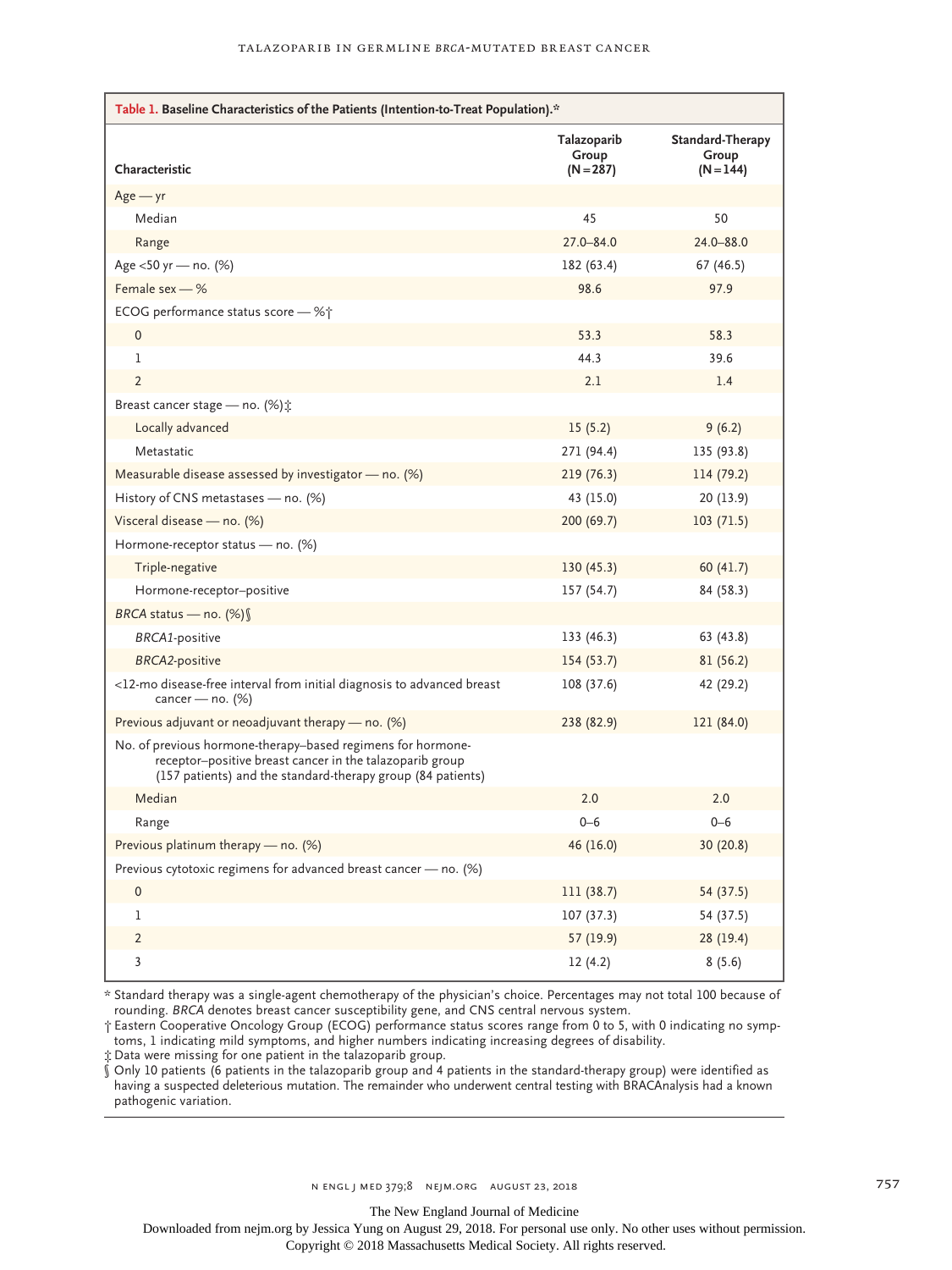

758 negli med 379;8 negli med 379;8 nejm.org August 23, 2018

The New England Journal of Medicine

Downloaded from nejm.org by Jessica Yung on August 29, 2018. For personal use only. No other uses without permission.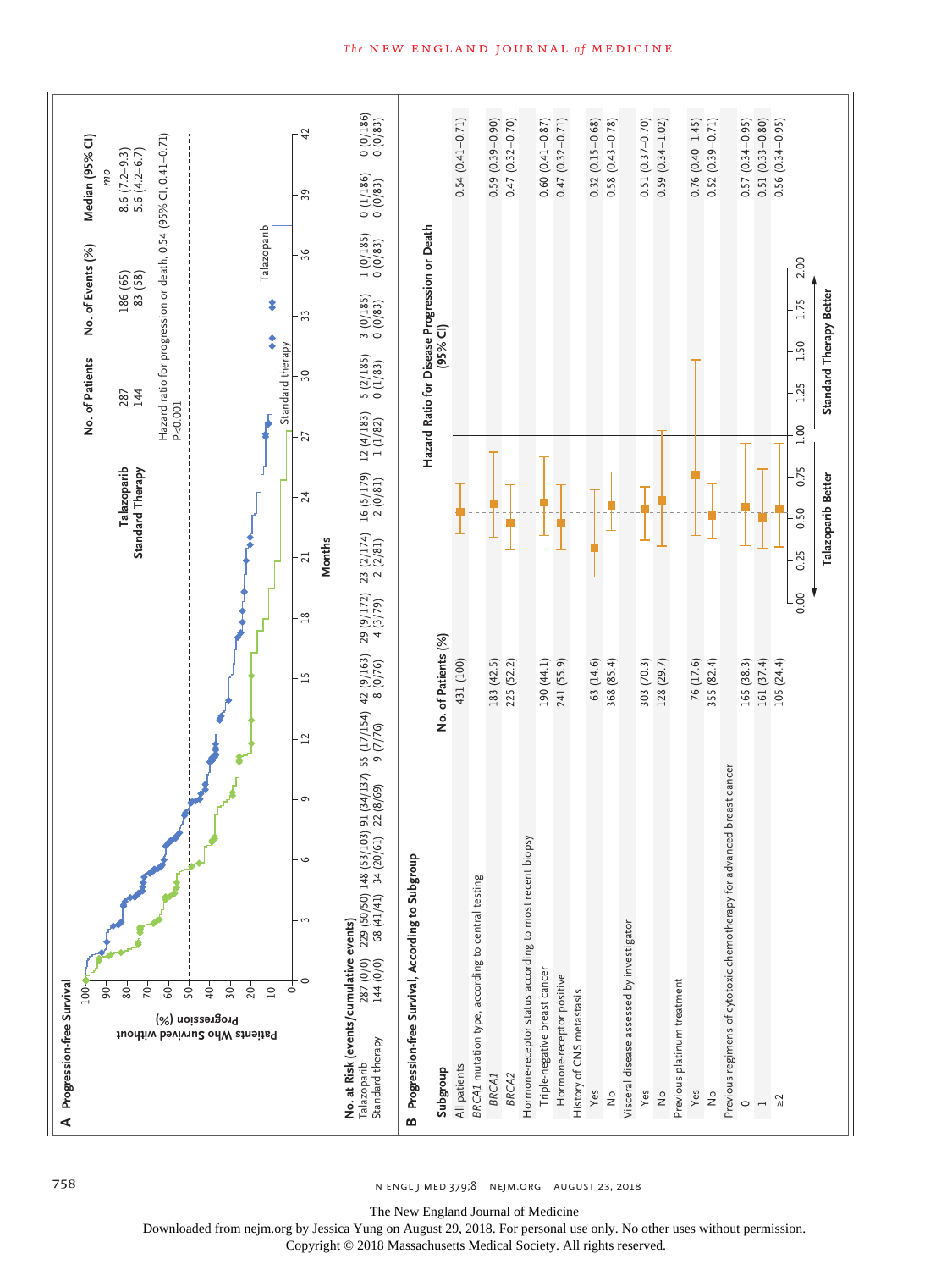#### **Figure 1 (facing page). Progression-free Survival among All Patients and According to Subgroup.**

Panel A shows progression-free survival among patients in the talazoparib and standard-therapy groups, as assessed by blinded independent central review. Panel B shows the subgroup analysis of progressionfree survival. The dashed vertical line represents the overall treatment effect in all patients. Percentages may not total 100 because of rounding. *BRCA1* denotes breast cancer susceptibility gene 1, *BRCA2* breast cancer susceptibility gene 2, and CI confidence interval.

point (radiologic progression-free survival) was assessed after 269 progression events or deaths were confirmed by blinded independent central review. The median progression-free survival among patients in the talazoparib group was longer than that among patients in the standardtherapy group (8.6 months [95% confidence interval {CI}, 7.2 to 9.3] vs. 5.6 months [95% CI, 4.2 to 6.7]; hazard ratio for disease progression or death, 0.54; 95% CI, 0.41 to 0.71; P<0.001) (Fig. 1A). A total of 37% of the patients in the talazoparib group and 20% of the patients in the standard-therapy group did not have disease progression or death at 1 year, as determined by independent review. The hazard ratio for disease progression or death that was determined by investigator assessment was identical to the hazard ratio that was determined by independent review (0.54 [95% CI, 0.42 to 0.69]).

A subgroup analysis of progression-free survival in the talazoparib group and the standardtherapy group is provided in Figure 1B. In all clinically relevant subgroups, the risk of disease progression was lower in the talazoparib group than in the standard-therapy group, with previous use of platinum agents resulting in the only 95% confidence interval with an upper bound exceeding 1.0.

At the time of the primary analysis, 163 patients had died (108 in the talazoparib group and 55 in the standard-therapy group). The median overall survival at the interim analysis was 22.3 months (95% CI, 18.1 to 26.2) in the talazoparib group and 19.5 months (95% CI, 16.3 to 22.4) in the standard-therapy group (hazard ratio for death, 0.76; 95% CI, 0.55 to 1.06, P=0.11) (Fig. 2). Anticancer therapy after the trial was received by 62% of the patients in the talazoparib group and 68% of the patients in the standard-therapy group. The use of platinum therapy was similar in the two groups (approximately one third of the patients received either carboplatin or cisplatin after the trial); however, the percentage of patients who received a PARP inhibitor after the trial was higher in the standard-therapy group (18% vs. <1%).

The response rate determined by the investigators was 62.6% (95% CI, 55.8 to 69.0) among patients who received talazoparib and 27.2% (95% CI, 19.3 to 36.3) among those who received standard therapy. A total of 5.5% of patients in the talazoparib group had a complete response, as compared with no patients in the standardtherapy group (Table 2). The median time to response was 2.6 months in the talazoparib group and 1.7 months in the standard-therapy group (Fig. S6 in the Supplementary Appendix). The response rate according to subgroup is provided in Table S2 in the Supplementary Appendix.

The clinical benefit rate at 24 weeks was 68.6% (95% CI, 62.9 to 74.0) in the talazoparib group, as compared with 36.1% (95% CI, 28.3 to 44.5) in the standard-therapy group (Table 2). The median duration of response was 5.4 months among patients who received talazoparib, as compared with 3.1 months among those who received standard therapy (Table 2, and Fig. S3 in the Supplementary Appendix).

#### **Safety**

A summary of adverse events is shown in Table 3. Common adverse events included anemia, fatigue, and nausea in the talazoparib group and nausea, fatigue, and neutropenia in the standard-therapy group (Table S3 in the Supplementary Appendix). Grade 3 or 4 hematologic adverse events occurred in 55% of the patients in the talazoparib group and in 38% of the patients in the standardtherapy group, whereas grade 3 nonhematologic adverse events occurred in 32% of patients in the talazoparib group and in 38% of patients in the standard-therapy group. The majority of nonhematologic adverse events in the talazoparib group were grade 1 in severity.

Adverse events resulting in discontinuation of the drug occurred in 5.9% of patients who received talazoparib and in 8.7% of patients who received chemotherapy. Adverse events resulting in dose modification (reduction or interruption) occurred in 66% of patients who received talazoparib and 60% of patients who received chemotherapy. The most common adverse events leading

The New England Journal of Medicine

Downloaded from nejm.org by Jessica Yung on August 29, 2018. For personal use only. No other uses without permission.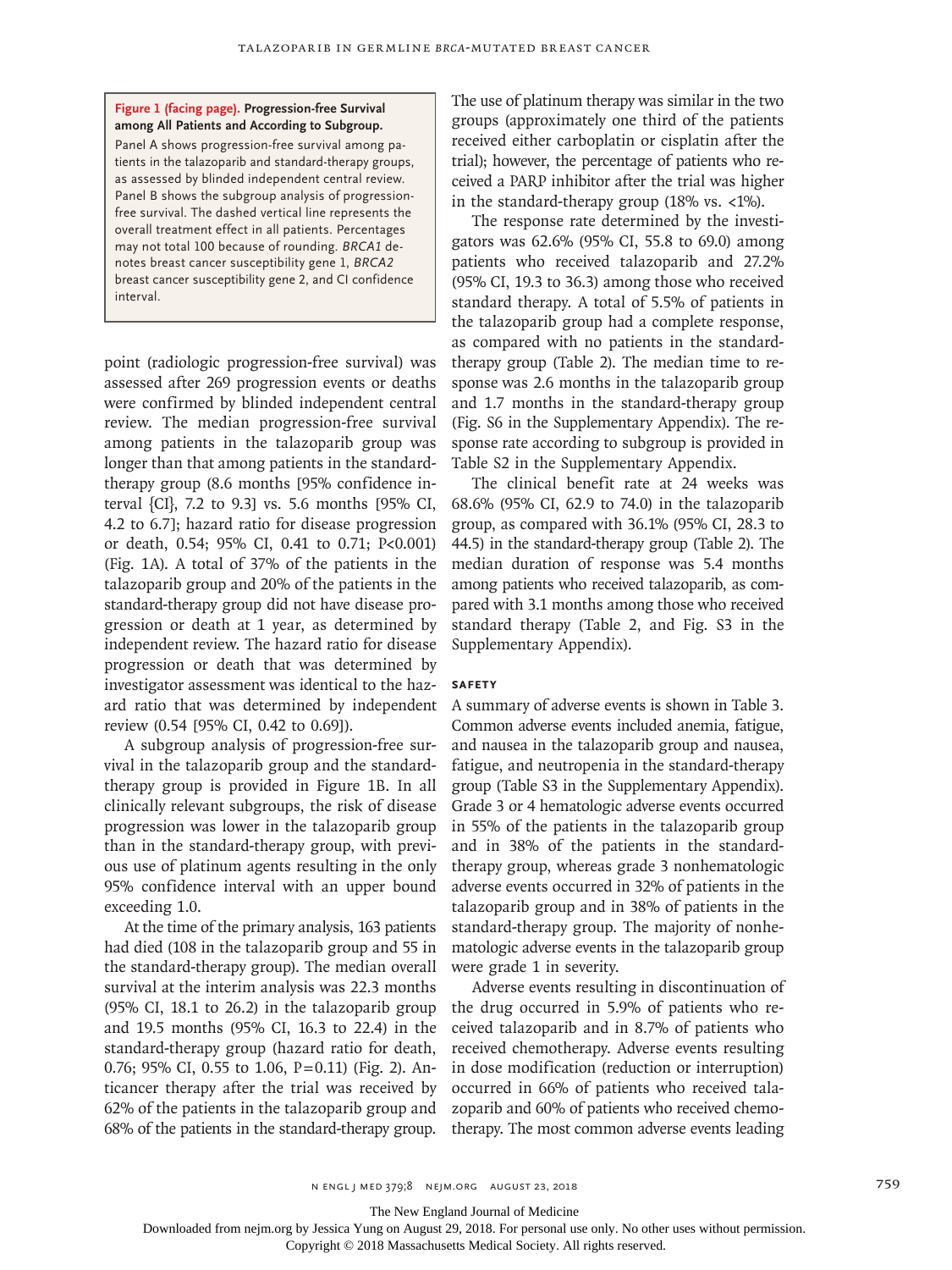

to dose modification were anemia, neutropenia, and thrombocytopenia in the talazoparib group and neutropenia, palmar–plantar erythrodysesthesia, nausea, and diarrhea in the standard-therapy group. An analysis of dose modification over time involving patients who had at least one hematologic adverse event was performed; this analysis reviewed dose modifications at months 1, 2, 3, 4 to 6, and 7 to 12, and at more than 12 months. By months 4 to 6 after the first dose of talazoparib, approximately half the patients had had at least one dose interruption or dose reduction (Table S4 in the Supplementary Appendix).

Serious adverse events related to the trial drug were reported in 9% of patients in both the talazoparib and standard-therapy groups, with anemia being the most common in the talazoparib group and neutropenia the most common in the standard-therapy group. One case of acute myeloid leukemia occurred in a 59-year-old female patient in the standard-therapy group who received capecitabine. She underwent randomization on August 26, 2014, and received a diagnosis of acute promyelocytic leukemia on March 12, 2015. She had received a diagnosis of breast cancer in 1993, had relapses in 2007, 2010, and 2014, and had received multiple courses of radiation therapy and chemotherapy. One drug-related death was observed in each group: one patient in the talazoparib group had veno-occlusive disease that was diagnosed by the trial site investigator and noted on imaging without biopsy evidence or classic signs, and one patient in the standard-therapy group had sepsis. No clinically significant cardiovascular toxicity was observed. Hepatic toxicity was more common in the standard-therapy group than in the talazoparib group (20% vs. 9%).

## **Patient-Reported Outcomes**

A significant improvement in the estimated overall mean change from baseline in the global health status–quality-of-life scale on the EORTC QLQ-C30 was documented in the talazoparib group, as compared with a significant deterioration in the standard-therapy group (3.0 [95% CI, 1.2 to 4.8] vs. −5.4 [95% CI, −8.8 to −2.0]; P<0.001). As compared with standard therapy, treatment with talazoparib resulted in a significant delay in the onset of clinically meaningful deterioration according to the global health status–quality-oflife scale (Fig. S4 in the Supplementary Appendix). In addition, there was a significant improve-

760 n engl j med 379;8 nejm.org August 23, 2018

The New England Journal of Medicine

Downloaded from nejm.org by Jessica Yung on August 29, 2018. For personal use only. No other uses without permission.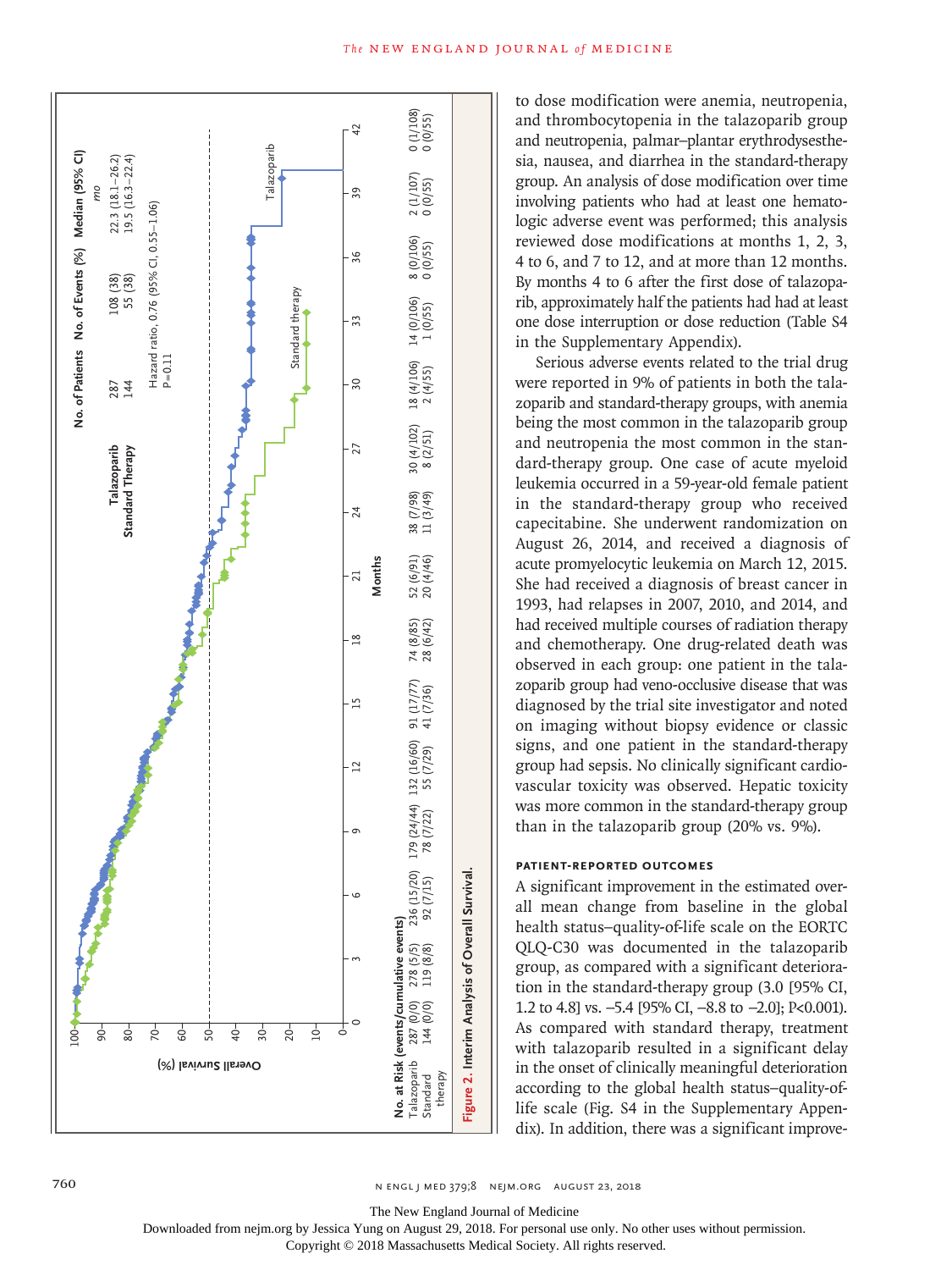| Table 2. Secondary and Exploratory Efficacy End Points.                                                               |                                     |                                                 |                               |          |
|-----------------------------------------------------------------------------------------------------------------------|-------------------------------------|-------------------------------------------------|-------------------------------|----------|
| Variable                                                                                                              | Talazoparib<br>Group<br>$(N = 219)$ | <b>Standard-Therapy</b><br>Group<br>$(N = 114)$ | <b>Odds Ratio</b><br>(95% CI) | P Value* |
|                                                                                                                       | number (percent)                    |                                                 |                               |          |
| Best overall response among patients with measurable disease<br>$-$ no. (%) $\dagger$                                 |                                     |                                                 |                               |          |
| Complete response                                                                                                     | 12(5.5)                             | $\Omega$                                        |                               |          |
| Partial response                                                                                                      | 125(57.1)                           | 31(27.2)                                        |                               |          |
| Stable disease                                                                                                        | 46 (21.0)                           | 36 (31.6)                                       |                               |          |
| Could not be evaluated                                                                                                | 4(1.8)                              | 19(16.7)                                        |                               |          |
| Investigator-assessed overall objective response among patients<br>with measurable disease - % of patients (95% CI) + | $62.6(55.8 - 69.0)$                 | $27.2(19.3-36.3)$                               | $5.0(2.9 - 8.8)$              | < 0.001  |
| Clinical benefit rate at 24 wk in intention-to-treat population                                                       |                                     |                                                 |                               |          |
| Patients with clinical benefit - no./total no.                                                                        | 197/287                             | 52/144                                          |                               |          |
| Percent of patients (95% CI)                                                                                          | 68.6 (62.9-74.0)                    | $36.1(28.3-44.5)$                               | $4.3(2.7-6.8)$                | < 0.001  |
| Investigator-assessed response in subgroup of patients with<br>objective response                                     |                                     |                                                 |                               |          |
| No. with response                                                                                                     | 137                                 | 31                                              |                               |          |
| Median duration of response - mo                                                                                      | 5.4                                 | 3.1                                             |                               |          |
| Interquartile range                                                                                                   | $2.8 - 11.2$                        | $2.4 - 6.7$                                     |                               |          |

\* The P value was calculated with the use of the stratified Cochran–Mantel–Haenszel method. Stratification factors were the number of previous cytotoxic chemotherapy regimens, triple-negative status, and history of central nervous system metastases.

† According to Response Evaluation Criteria in Solid Tumors, version 1.1, confirmation of complete response or partial response was not required.

ment in the estimated overall mean change from baseline in the scale for breast symptoms (EORTC QLQ-BR23) in the talazoparib group, as compared with a nonsignificant change in the standardtherapy group (−5.1 [95% CI, −6.7 to −3.5] vs. −0.1 [95% CI, −2.9 to 2.6]; P=0.002). As compared with standard therapy, treatment with talazoparib resulted in a significant delay in the onset of clinically meaningful deterioration according to the breast symptoms scale (Fig. S5 in the Supplementary Appendix).

### Discussion

The EMBRACA trial was a controlled, phase 3 clinical trial involving patients with advanced breast cancer that expresses a germline *BRCA1/2* mutation. This trial compared a PARP inhibitor, talazoparib, with chemotherapy. The risk of disease progression or death, as assessed by blinded central review, was 46% lower in the talazoparib group than in the standard-therapy group (hazard

| Table 3. Summary of Adverse Events.*                         |                                     |                                          |  |  |
|--------------------------------------------------------------|-------------------------------------|------------------------------------------|--|--|
| <b>Adverse Event</b>                                         | Talazoparib<br>Group<br>$(N = 286)$ | Standard-Therapy<br>Group<br>$(N = 126)$ |  |  |
|                                                              | number of patients (percent)        |                                          |  |  |
| Any adverse event                                            | 282 (98.6)                          | 123 (97.6)                               |  |  |
| Serious adverse event†                                       | 91 (31.8)                           | 37 (29.4)                                |  |  |
| Serious and drug-related adverse event                       | 26(9.1)                             | 11(8.7)                                  |  |  |
| Grade 3 or 4 serious adverse event                           | 73 (25.5)                           | 32 (25.4)                                |  |  |
| Adverse event resulting in permanent<br>drug discontinuation | 17(5.9)                             | 11(8.7)                                  |  |  |

\* Adverse-event grades were evaluated with the use of the National Cancer Institute Common Terminology Criteria for Adverse Events, version 4.03. Patients with multiple adverse events were counted once for each preferred term, system organ class, and overall. Data on adverse events leading to permanent discontinuation of a trial drug were obtained from the adverse-event electronic case report form.

† A serious adverse event was defined as any adverse event that resulted in death, was considered to be life-threatening or medically important, resulted in hospitalization or prolongation of existing hospitalization, or resulted in persistent or clinically significant disability or incapacity or a congenital anomaly or birth defect.

n engl j med 379;8 nejm.org August 23, 2018 761

The New England Journal of Medicine

Downloaded from nejm.org by Jessica Yung on August 29, 2018. For personal use only. No other uses without permission.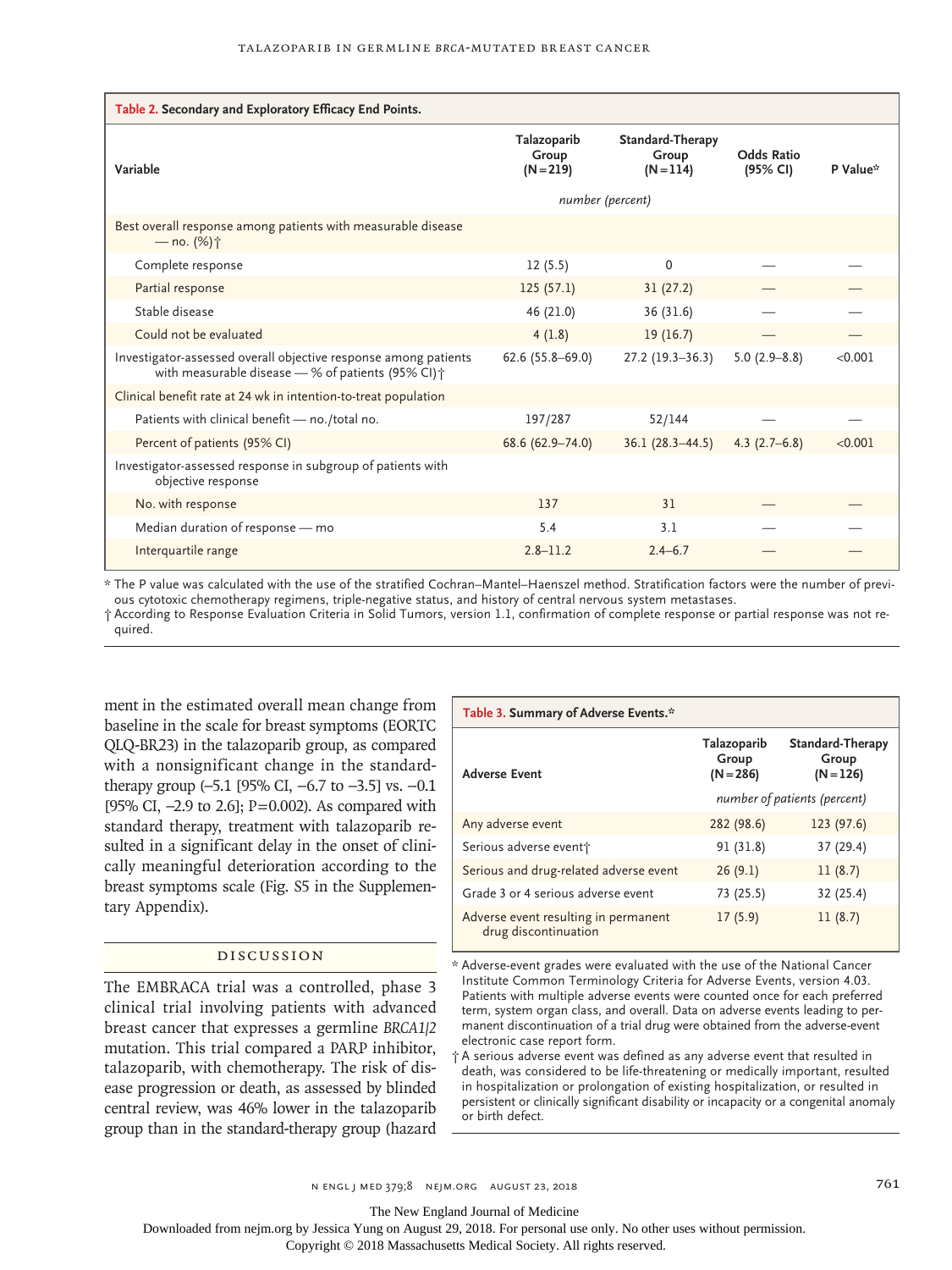ratio, 0.54; 95% CI, 0.41 to 0.71), with a doubling of the response rate (62.6% in the talazoparib group vs. 27.2% in the standard-therapy group). All clinically relevant subgroups in the analysis of progression-free survival favored talazoparib.

All secondary efficacy end points favored talazoparib over standard therapy, including the response rate and duration of response. Time-toevent end points (progression-free and overall survival, duration of response, and time to clinically meaningful deterioration according to the global health status–quality-of-life and breast symptoms scales) were all superior with talazoparib. A subgroup of patients had long-lasting responses to talazoparib that were not seen with standard therapy. Correlative studies of archival tumor and blood specimens are under way to assess whether a biologic signature can predict these exceptional responses. This trial was prospectively designed to detect an improvement in overall survival; interim survival data are promising, although survival data are immature. These data are encouraging given that approximately one third of the patients received subsequent platinum therapy (in both groups), and 18% of the patients received a subsequent PARP inhibitor (in the standard-therapy group).

In the OlympiAD trial, olaparib was also associated with longer progression-free survival than standard therapy (hazard ratio for disease progression or death, 0.58; 95% CI, 0.43 to 0.80).<sup>13</sup> Baseline characteristics differed in the trial populations: the EMBRACA trial included patients with locally advanced breast cancer and had a lower proportion of patients with an Eastern Cooperative Oncology Group performance status of 0 (53.3% of the patients in the EMBRACA trial vs. 72.2% of the patients in the OlympiAD trial).

It is important to note both the qualitative and quantitative differences in safety between talazoparib and standard chemotherapy for the treatment of patients with breast cancer. Most grade 3–4 toxic effects associated with the use of talazoparib were hematologic laboratory abnormalities, were not associated with substantial clinical sequelae, and did not result in drug discontinuation. In both the patient-reported global health status–quality-of-life and the breast symptoms scales, significant overall improvements and significant delays in the times to clinically meaningful deterioration were noted. We are highlighting an improvement in progression-free survival of only 3 months. Much more progress is needed.

One limitation of this phase 3 trial is the openlabel design, necessitated by the mix of oral and intravenous treatment options in the standardtherapy group. Eighteen patients in the standardtherapy group (as compared with one patient in the talazoparib group) withdrew consent before receiving the first dose of trial drug; this led to censoring of data for the primary efficacy end point. Of note, many of these patients consented to be followed for overall survival; all received further anticancer therapy (including agents that were received by patients in the standard-therapy group). To ensure the robustness of the results of this open-label trial, the primary analysis was based on blinded independent central review of data in the intention-to-treat population.

Several studies have evaluated the use of platinum agents in patients with germline *BRCA* mutations.14,15 Byrski et al. reported a response rate of 80% among 20 patients with a *BRCA1* mutation who received cisplatin.<sup>14</sup> The results of the Triple Negative Breast Cancer Trial, reported during the course of the EMBRACA trial, showed an objective response rate of 68% with carboplatin versus 33% with docetaxel among 43 patients with metastatic triple-negative breast cancer and a known *BRCA* mutation.15 The EMBRACA trial permitted the use of platinum-based agents before the trial (which occurred in approximately 20% of the patients) as long as patients had no objective disease progression while receiving platinum therapy for advanced disease or relapse within 6 months while receiving neoadjuvant or adjuvant platinum therapy. Approximately one third of the patients received platinum-based agents after the trial. The failure to include platinumbased agents as an option in the standard-therapy group is a limitation of this trial, and data from a head-to-head comparison of a PARP inhibitor with platinum therapy to understand the relative efficacy, toxicity, and effects on patientreported outcomes are lacking. In addition, the EMBRACA trial did not evaluate the sequencing of PARP and platinum-based drugs after disease progression with the use of either agent. Studies to compare platinum-based agents with PARP inhibitors and to compare the response rates after progression among classes of inhibitors are lacking.

762 n engl j med 379;8 nejm.org August 23, 2018

The New England Journal of Medicine

Downloaded from nejm.org by Jessica Yung on August 29, 2018. For personal use only. No other uses without permission.